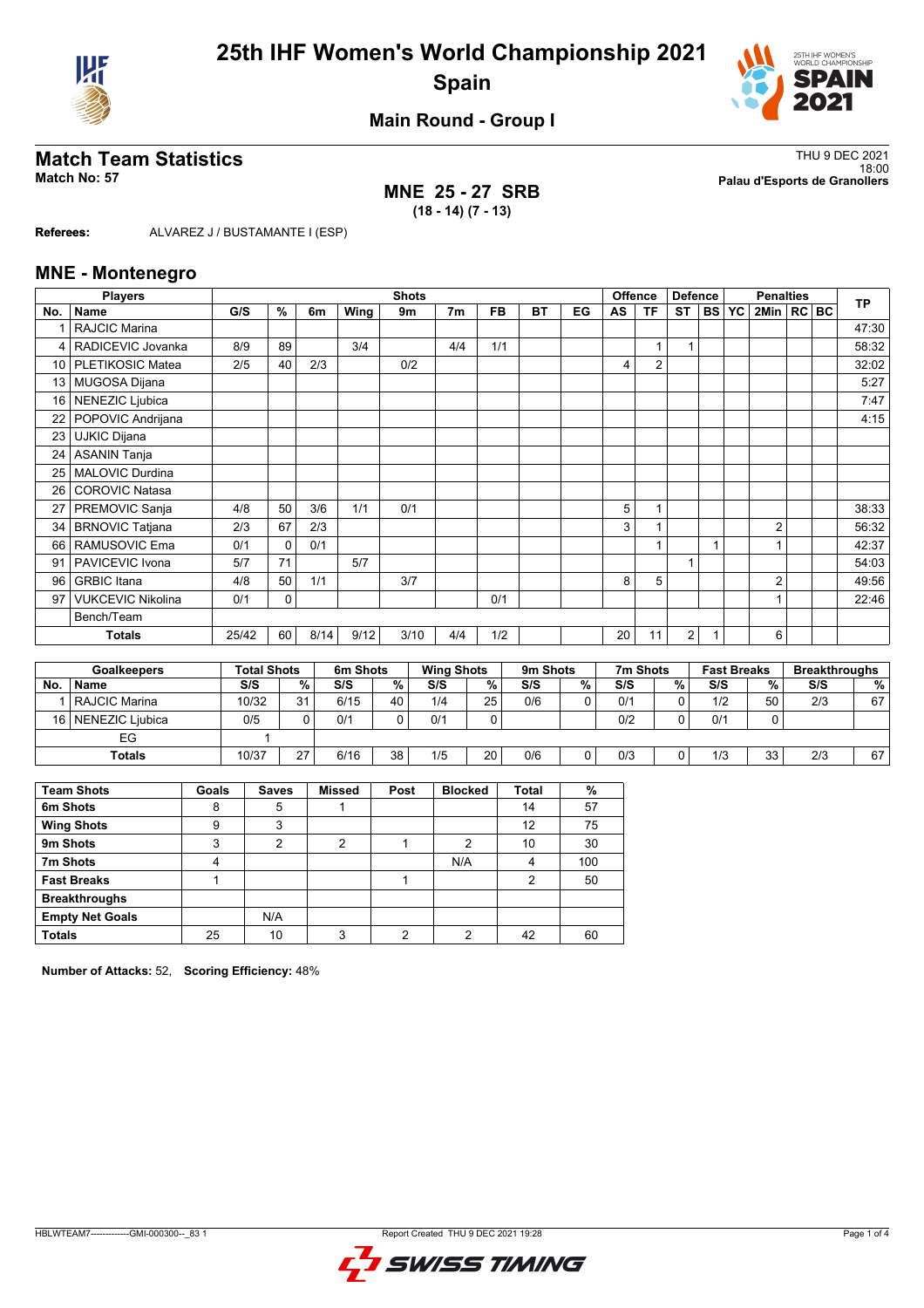

# **25th IHF Women's World Championship 2021 Spain**



**Main Round - Group I**

**MNE 25 - 27 SRB (18 - 14) (7 - 13)**

**Match Team Statistics** Thu 9 DEC 2021 18:00 **Match No: 57 Palau d'Esports de Granollers**

**Referees:** ALVAREZ J / BUSTAMANTE I (ESP)

### **MNE - Montenegro**

| <b>Players</b> | <b>Shots Distribution</b>      |                        |             |              |              |            |  |  |  |  |  |
|----------------|--------------------------------|------------------------|-------------|--------------|--------------|------------|--|--|--|--|--|
| Goals / Shots  |                                |                        |             |              |              |            |  |  |  |  |  |
| 1 RAJCIC M     | 4 RADICEVIC J                  | <b>10 PLETIKOSIC M</b> | 13 MUGOSA D | 16 NENEZIC L | 22 POPOVIC A | 23 UJKIC D |  |  |  |  |  |
|                | $\overline{1/1}$<br>4/4<br>1/1 |                        |             |              |              |            |  |  |  |  |  |
|                | 1/2<br>. .                     |                        |             |              |              |            |  |  |  |  |  |
|                |                                | $1/1 = 2/2$            |             |              |              |            |  |  |  |  |  |
|                |                                | 2-Missed 1-Post        |             |              |              |            |  |  |  |  |  |
|                |                                |                        |             |              |              |            |  |  |  |  |  |

| 24 ASANIN T | 25 MALOVIC D | 26 COROVIC N | 27 PREMOVIC S | 34 BRNOVIC T |     | 66 RAMUSOVIC E | 91 PAVICEVIC I     |                  |
|-------------|--------------|--------------|---------------|--------------|-----|----------------|--------------------|------------------|
|             |              |              | 0/1<br>A      | 1/1          |     |                | 0/1                | $\Omega$<br>ں رے |
|             |              |              |               |              |     |                | ! ■ 1/1            |                  |
|             |              |              | 12/5          | 111<br>0/1   | 1/1 | 0/1            | $\blacksquare$ 1/1 | $\mathbf{L}$     |



**Team**

 $\frac{1}{2}$  2/3

В





| 0/5  |     | 0/2 |
|------|-----|-----|
| 3/6  |     | 0/1 |
| 3/14 | 0/1 | 4/8 |

| 1 RAJCIC M       |     |                  |
|------------------|-----|------------------|
| $0/\overline{4}$ |     | $\overline{0/1}$ |
| 3/6              |     | 0/1              |
| 3/11             | 0/1 | 4/8              |
| 16 NENEZIC L     |     |                  |
| 0/1              |     | 0/1              |
|                  |     |                  |
|                  |     |                  |

| 0/1 | $\Omega$ /1 |
|-----|-------------|
|     |             |
| 0/3 |             |
|     |             |

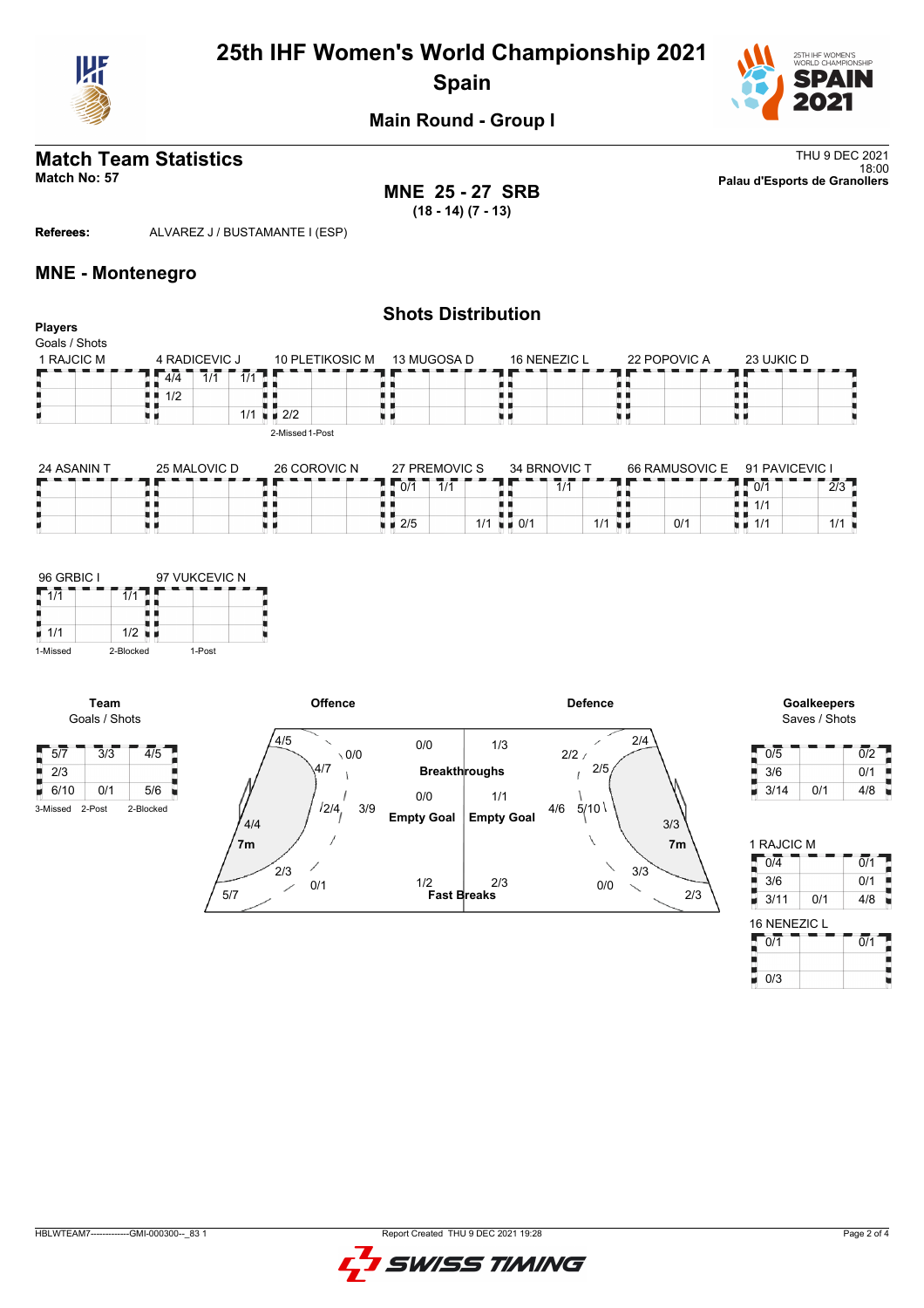



**Main Round - Group I**

## **MNE 25 - 27 SRB (18 - 14) (7 - 13)**

**Match Team Statistics** Thu 9 DEC 2021 18:00 **Match No: 57 Palau d'Esports de Granollers**

**Referees:** ALVAREZ J / BUSTAMANTE I (ESP)

### **SRB - Serbia**

|                 | <b>Players</b>               |       | <b>Shots</b> |       |      |     |                |           |     |     |                | <b>Offence</b><br><b>Defence</b> |                |           | <b>Penalties</b> |              |   |  | <b>TP</b> |
|-----------------|------------------------------|-------|--------------|-------|------|-----|----------------|-----------|-----|-----|----------------|----------------------------------|----------------|-----------|------------------|--------------|---|--|-----------|
| No.             | <b>Name</b>                  | G/S   | %            | 6m    | Wing | 9m  | 7 <sub>m</sub> | <b>FB</b> | BT  | EG  | AS             | ΤF                               | <b>ST</b>      | <b>BS</b> | <b>YC</b>        | 2Min   RC BC |   |  |           |
|                 | <b>VUKAJLOVIC Aleksandra</b> |       |              |       |      |     |                |           |     |     |                |                                  |                |           |                  |              |   |  |           |
| 11              | AGBABA Marija                |       |              |       |      |     |                |           |     |     |                |                                  |                |           |                  |              |   |  | 7:45      |
| 13 <sup>1</sup> | AGBABA Jelena                | 0/3   | 0            | 0/2   |      |     |                |           | 0/1 |     |                |                                  |                |           |                  |              |   |  | 18:00     |
| 15 <sup>1</sup> | JANJUSEVIC Andela            | 4/6   | 67           | 2/2   |      | 2/3 |                | 0/1       |     |     | 4              |                                  |                |           |                  |              |   |  | 49:13     |
| 16 <sup>1</sup> | RISOVIC Jovana               | 1/1   | 100          |       |      |     |                |           |     | 1/1 |                |                                  |                |           |                  |              |   |  | 41:35     |
| 17 <sup>1</sup> | <b>KOJIC Ana</b>             |       |              |       |      |     |                |           |     |     |                |                                  |                |           |                  |              |   |  | 17:09     |
| 18 <sup>1</sup> | RADOJEVIC Tamara             | 8/9   | 89           | 4/4   |      | 0/1 | 3/3            |           | 1/1 |     | $\overline{2}$ |                                  |                |           |                  |              |   |  | 42:59     |
| 19 <sup>1</sup> | <b>KOCIC Tamara</b>          |       |              |       |      |     |                |           |     |     |                |                                  |                |           |                  |              |   |  |           |
| 22              | JOVOVIC Jovana               |       |              |       |      |     |                |           |     |     |                |                                  |                |           |                  |              |   |  |           |
| 25              | <b>STAMENIC Aleksandra</b>   | 3/6   | 50           | 0/1   | 2/4  |     |                | 1/1       |     |     |                |                                  | 1              |           |                  |              |   |  | 57:48     |
| 27              | <b>JOVANOVIC Marija</b>      |       |              |       |      |     |                |           |     |     |                |                                  |                |           |                  |              | D |  | 2:56      |
| 29              | <b>LOVRIC Natasa</b>         | 2/3   | 67           |       | 2/3  |     |                |           |     |     |                |                                  |                |           |                  |              |   |  | 37:34     |
| 33 <sup>1</sup> | STOILJKOVIC Jovana           | 7/8   | 88           | 2/3   |      | 4/4 |                | 1/1       |     |     | 4              | 5                                | $\overline{2}$ |           |                  |              |   |  | 60:00     |
| 71              | <b>LISCEVIC Kristina</b>     | 2/5   | 40           | 2/4   |      |     |                |           | 0/1 |     | 8              | 3                                |                |           |                  |              |   |  | 26:53     |
| 83              | PETROVIC Marija              | 0/2   | $\Omega$     | 0/2   |      |     |                |           |     |     |                |                                  |                |           |                  |              |   |  | 41:20     |
| 91              | <b>GRAOVAC Kristina</b>      |       |              |       |      |     |                |           |     |     |                |                                  | 1              |           |                  |              |   |  | 16:48     |
|                 | Bench/Team                   |       |              |       |      |     |                |           |     |     |                |                                  |                |           |                  |              |   |  |           |
|                 | <b>Totals</b>                | 27/43 | 63           | 10/18 | 4/7  | 6/8 | 3/3            | 2/3       | 1/3 | 1/1 | 18             | 10                               | 4              | 2         |                  |              |   |  |           |

|           | <b>Goalkeepers</b>    | <b>Total Shots</b> |    | 6m Shots |    | <b>Wing Shots</b> |                 | 9m Shots |    | 7m Shots |    | <b>Fast Breaks</b> |   | <b>Breakthroughs</b> |   |
|-----------|-----------------------|--------------------|----|----------|----|-------------------|-----------------|----------|----|----------|----|--------------------|---|----------------------|---|
| <b>No</b> | <b>Name</b>           | S/S                | %  | S/S      | %  | S/S               | %               | S/S      | %  | S/S      | %. | S/S                | % | S/S                  | % |
|           | 16   RISOVIC Jovana   | 9/24               | 38 | 5/9      | 56 | 2/8               | 25              | 2/3      | 67 | 0/3      |    | 0/1                |   |                      |   |
|           | 91   GRAOVAC Kristina | 1/11               |    | 0/4      |    | 1/4               | 25              | 0/2      |    | 0/1      |    |                    |   |                      |   |
|           | Totals                | 10/35              | 29 | 5/13     | 38 | 3/12              | 25 <sub>1</sub> | 2/5      | 40 | 0/4      |    | 0/1                |   |                      |   |

| <b>Team Shots</b>      | Goals | <b>Saves</b> | <b>Missed</b> | Post | <b>Blocked</b> | <b>Total</b> | %   |
|------------------------|-------|--------------|---------------|------|----------------|--------------|-----|
| 6m Shots               | 10    | 6            |               |      |                | 18           | 56  |
| <b>Wing Shots</b>      | 4     |              |               |      |                |              | 57  |
| 9m Shots               | 6     |              |               |      |                | 8            | 75  |
| 7m Shots               | 3     |              |               |      | N/A            | 3            | 100 |
| <b>Fast Breaks</b>     | ົ     |              |               |      |                | 3            | 67  |
| <b>Breakthroughs</b>   |       | っ            |               |      |                | 3            | 33  |
| <b>Empty Net Goals</b> |       | N/A          |               |      |                |              | 100 |
| <b>Totals</b>          | 27    | 10           | 3             | ◠    |                | 43           | 63  |

**Number of Attacks:** 51, **Scoring Efficiency:** 53%